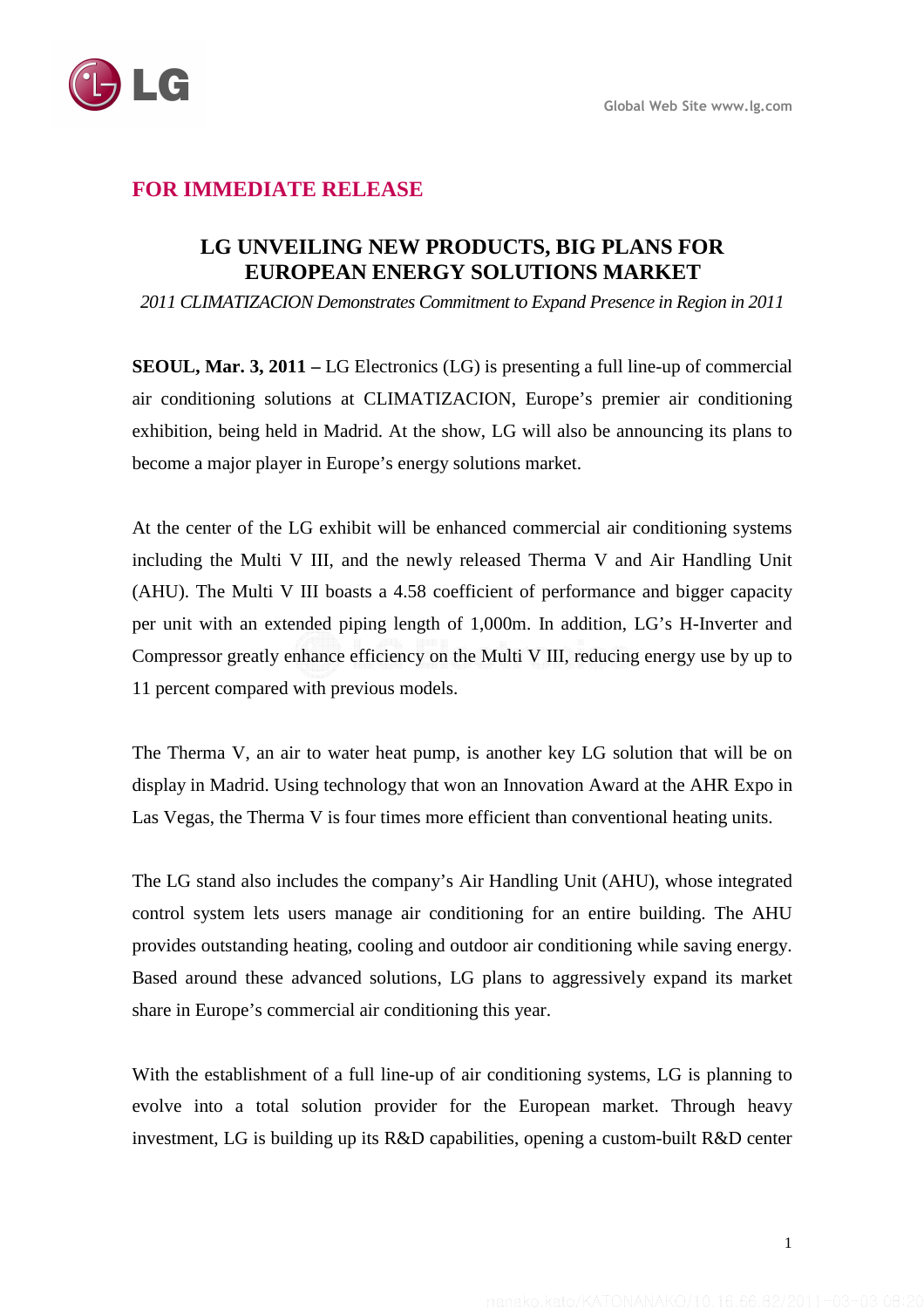

and testing lab in northern France where LG is customizing products to the needs of European consumers. The LG EnergyLab also aims to further heighten the reliability of LG's products, ensuring they are equipped to work in all weather conditions. On the service side, LG has recently implemented its "3 2 1 Project," under which the company promises to visit customers within three hours of a call out, complete any repairs within two days, and provide all the necessary components within one day.

Moving beyond its traditional role as a leader in air conditioning, LG is increasingly moving into the energy business, with solutions including LED lighting and solar power. LG plans to invest USD 500 million as it ramps up its workforce and R&D, with a further aim of hitting USD 10 billion in global sales by 2013.

"We've developed a range of products and solutions that meet the ever more pressing demands of consumers, while also containing costs and reducing energy consumption," said Hwan-yong Nho, President and CEO of LG Air Conditioning and Energy Solution Company. "We're confident we have every energy solution covered, whatever the business."

# # #

## **About LG Electronics, Inc.**

LG Electronics, Inc. (KSE: 066570.KS) is a global leader and technology innovator in consumer electronics, mobile communications and home appliances, employing more than 80,000 people working in over 115 operations around the world. With 2010 global sales of 55.5 trillion Korean won (USD 43.4 billion), LG comprises four business units – Home Entertainment, Mobile Communications, Home Appliance, and Air Conditioning & Energy Solutions. LG is one of the world's leading producers of flat panel TVs, audio and video products, mobile handsets, air conditioners and washing machines. LG has signed a long-term agreement to become both a Global Partner and a Technology Partner of Formula 1™. As part of this top-level association, LG acquires exclusive designations and marketing rights as the official consumer electronics, mobile phone and data processor of this global sporting event. For more information, please visit www.lg.com.

## **About LG Electronics Air Conditioning and Energy Solution Company**

The LG Electronics Air Conditioning and Energy Solution Company is a complete heating, ventilation and air conditioning (HVAC), and energy solution company providing Residential Air Conditioning (RAC), Commercial Air Conditioning (CAC), Solar Energy and Lighting around the world. Bringing technology leadership from the worldwide HVAC market and incorporating technologies from throughout LG, LG AE is increasingly expanding into specialized B2B solutions as an integrated energy solutions company. Through its innovative technology, heavy investments in R&D and effective marketing strategies, LG AE has broken its own sales records every year since 2000.